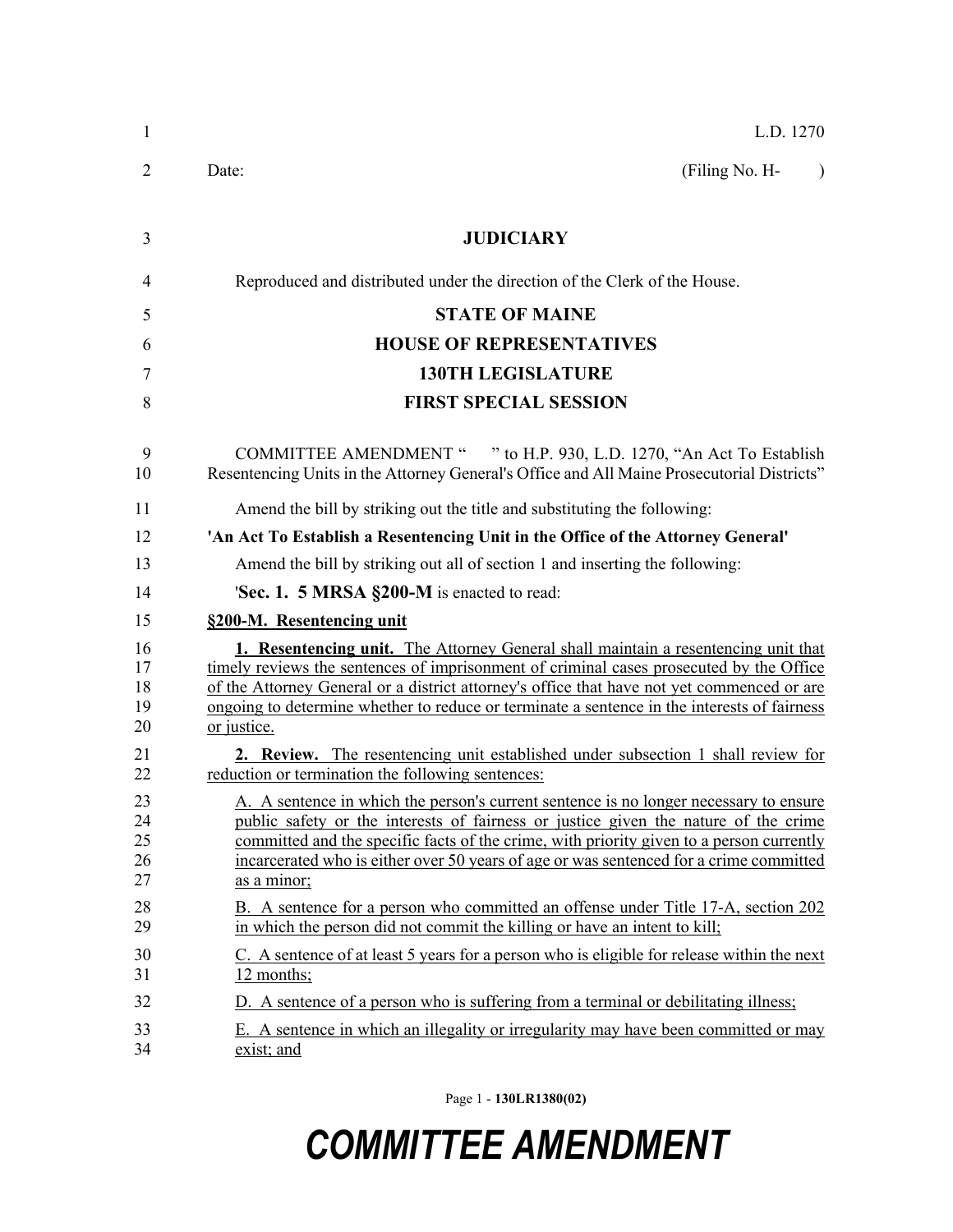| $\mathbf{1}$             | F. A sentence that the resentencing unit determines should be reviewed in the interests                                       |
|--------------------------|-------------------------------------------------------------------------------------------------------------------------------|
| $\overline{c}$           | of fairness or justice.                                                                                                       |
| 3                        | 3. Recommendation; appeal. The resentencing unit established under subsection 1                                               |
| $\overline{\mathcal{L}}$ | shall make in a timely manner a recommendation to the Attorney General whether to reduce                                      |
| 5                        | or terminate a sentence reviewed. The Attorney General may reject, accept or modify a                                         |
| 6                        | recommendation and file a petition under Title 15, chapter 305-A of a sentence that the                                       |
| 7                        | Attorney General determines requires reduction or termination."                                                               |
| $\,$ $\,$                | Amend the bill in section 3 in $\S2125$ in the first indented paragraph in the 3rd line (page                                 |
| 9                        | 2, line 19 in L.D.) by striking out the following: "section 1861" and inserting the following:                                |
| 10                       | Title 5, section 200-M'                                                                                                       |
| 11                       | Amend the bill in section 4 in $\S2126$ in the first indented paragraph in the first line                                     |
| 12                       | (page 2, line 26 in L.D.) by striking out the following: "section 1861" and inserting the                                     |
| 13                       | following: 'Title 5, section 200-M'                                                                                           |
| 14                       | Amend the bill in section 5 in the first indented paragraph in the first line (page 2, line                                   |
| 15                       | 36 in L.D.) by striking out the following: "section 1861" and inserting the following: Title                                  |
| 16                       | 5, section 200-M'                                                                                                             |
| 17                       | Amend the bill in section 6 in subsection 4 in the 2nd line (page 2, line 41 in L.D.) by                                      |
| 18                       | striking out the following: "section 1861" and inserting the following: 'Title 5, section                                     |
| 19                       | $200-M'$                                                                                                                      |
| 20                       | Amend the bill in section 7 in subsection 1 in paragraph B in the first line (page 3, line                                    |
| 21                       | 6 in L.D.) by striking out the following: "section 1861" and inserting the following: 'Title                                  |
| 22                       | 5, section 200-M'                                                                                                             |
| 23                       | Amend the bill in section 7 in subsection 1 in paragraph C in the 4th line (page 3, line                                      |
| 24                       | 17 in L.D.) by striking out the following: "section 1861" and inserting the following: 'Title                                 |
| 25                       | 5, section 200-M'                                                                                                             |
| 26                       | Amend the bill by inserting after section 7 the following:                                                                    |
| 27                       | <b>Sec. 8. Appropriations and allocations.</b> The following appropriations and                                               |
| 28                       | allocations are made.                                                                                                         |
| 29                       | <b>ATTORNEY GENERAL, DEPARTMENT OF THE</b>                                                                                    |
| 30                       | <b>Administration - Attorney General 0310</b>                                                                                 |
| 31                       | Initiative: Provides funding for 3 Assistant Attorney General positions and one Paralegal                                     |
| 32                       | position to staff the resentencing unit as well as related All Other costs.                                                   |
| 33<br>34<br>35<br>36     | <b>GENERAL FUND</b><br>2021-22<br>2022-23<br>\$481,598<br>Personal Services<br>\$504,955<br>All Other<br>\$21,859<br>\$21,859 |
| 37                       | \$503,457<br>\$526,814<br><b>GENERAL FUND TOTAL</b>                                                                           |
| 38                       |                                                                                                                               |
| 39                       | Amend the bill by relettering or renumbering any nonconsecutive Part letter or section                                        |
| 40                       | number to read consecutively.                                                                                                 |

Page 2 - **130LR1380(02)**

## *COMMITTEE AMENDMENT*